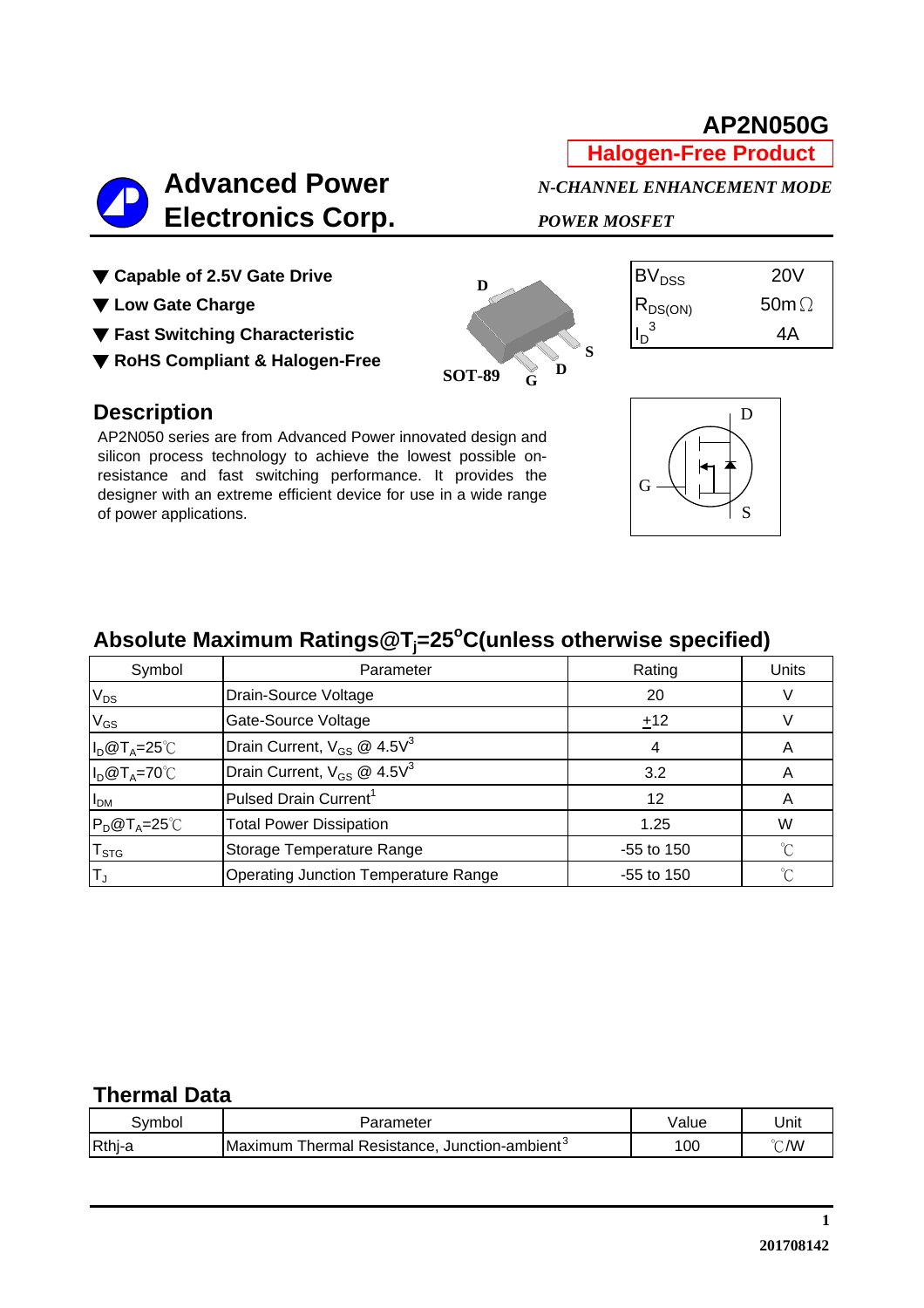

## **Electrical Characteristics@Tj =25o C(unless otherwise specified)**

| Symbol                    | Parameter                                      | <b>Test Conditions</b>                    | Min. | Typ.           | Max. | Units     |
|---------------------------|------------------------------------------------|-------------------------------------------|------|----------------|------|-----------|
| BV <sub>DSS</sub>         | Drain-Source Breakdown Voltage                 | $V_{GS}$ =0V, I <sub>D</sub> =250uA       | 20   |                |      | $\vee$    |
| $R_{DS(ON)}$              | Static Drain-Source On-Resistance <sup>2</sup> | $V_{GS}$ =10V, $I_D$ =4A                  |      |                | 38   | $m\Omega$ |
|                           |                                                | $V_{GS} = 4.5V, I_D = 4A$                 |      |                | 50   | $m\Omega$ |
|                           |                                                | $V_{GS} = 2.5V, I_D = 3A$                 |      |                | 80   | $m\Omega$ |
| $V_{GS(th)}$              | Gate Threshold Voltage                         | $V_{DS} = V_{GS}$ , I <sub>D</sub> =250uA | 0.3  |                | 1.2  | V         |
| $g_{\rm fs}$              | Forward Transconductance                       | $V_{DS}$ =5V, $I_D$ =4A                   | ٠    | 25             |      | S         |
| $I_{DSS}$                 | Drain-Source Leakage Current                   | $V_{DS}$ =16V, $V_{GS}$ =0V               |      |                | 10   | uA        |
| $I_{GSS}$                 | Gate-Source Leakage                            | $V_{GS} = +12V$ , $V_{DS} = 0V$           | ۰    | $\blacksquare$ | ±100 | nA        |
| $\mathsf{Q}_{\mathsf{g}}$ | <b>Total Gate Charge</b>                       | $ID=4A$                                   | -    | 11.5           | 18.4 | nC        |
| $Q_{gs}$                  | Gate-Source Charge                             | $V_{DS} = 16V$                            | ۰    | 1.1            |      | nC        |
| $\mathbf{Q}_{\text{gd}}$  | Gate-Drain ("Miller") Charge                   | $V_{GS} = 4.5V$                           | ۰    | 3.8            | ۰    | nC        |
| $t_{d(on)}$               | Turn-on Delay Time                             | $V_{DS} = 10V$                            | ۰    | $\overline{7}$ |      | ns        |
| $t_r$                     | <b>Rise Time</b>                               | $ID=1A$                                   | ۰    | 11             |      | ns        |
| $t_{d(\text{off})}$       | Turn-off Delay Time                            | $R_G=3.3\Omega$                           |      | 19             |      | ns        |
| $t_f$                     | <b>Fall Time</b>                               | $V_{GS} = 5V$                             |      | 5              |      | ns        |
| $C_{iss}$                 | Input Capacitance                              | $V_{GS} = 0V$                             | ۰    | 800            | 1280 | pF        |
| $C_{\rm oss}$             | <b>Output Capacitance</b>                      | $V_{DS} = 10V$                            | ۰    | 110            | ÷    | pF        |
| $C_{\text{rss}}$          | Reverse Transfer Capacitance                   | $f=1.0MHz$                                | ۰    | 90             |      | рF        |

#### **Source-Drain Diode**

| Symbol          | Parameter                  | <b>Test Conditions</b> | Min. | $\mathsf{Yp}$ . | Max. | Units |
|-----------------|----------------------------|------------------------|------|-----------------|------|-------|
| $V_{SD}$        | <b>IForward On Voltage</b> | $IS=1A, VGS=0V$        |      |                 | ົ    |       |
| t <sub>rr</sub> | Reverse Recovery Time      | $IS=4A, VGS=0V,$       | -    | 12              |      | ns    |
| $Q_{rr}$        | Reverse Recovery Charge    | $dl/dt = 100A/\mu s$   |      |                 |      | пC    |

#### **Notes:**

1.Pulse width limited by Max. junction temperature.

2.Pulse test

3. Surface mount on FR4 board,  $t \le 10$ s.

THIS PRODUCT IS SENSITIVE TO ELECTROSTATIC DISCHARGE, PLEASE HANDLE WITH CAUTION.

USE OF THIS PRODUCT AS A CRITICAL COMPONENT IN LIFE SUPPORT OR OTHER SIMILAR SYSTEMS IS NOT AUTHORIZED. APEC DOES NOT ASSUME ANY LIABILITY ARISING OUT OF THE APPLICATION OR USE OF ANY PRODUCT OR CIRCUIT DESCRIBED HEREIN; NEITHER DOES IT CONVEY ANY LICENSE UNDER ITS PATENT RIGHTS, NOR THE RIGHTS OF OTHERS. APEC RESERVES THE RIGHT TO MAKE CHANGES WITHOUT FURTHER NOTICE TO ANY PRODUCTS HEREIN TO IMPROVE RELIABILITY, FUNCTION OR DESIGN.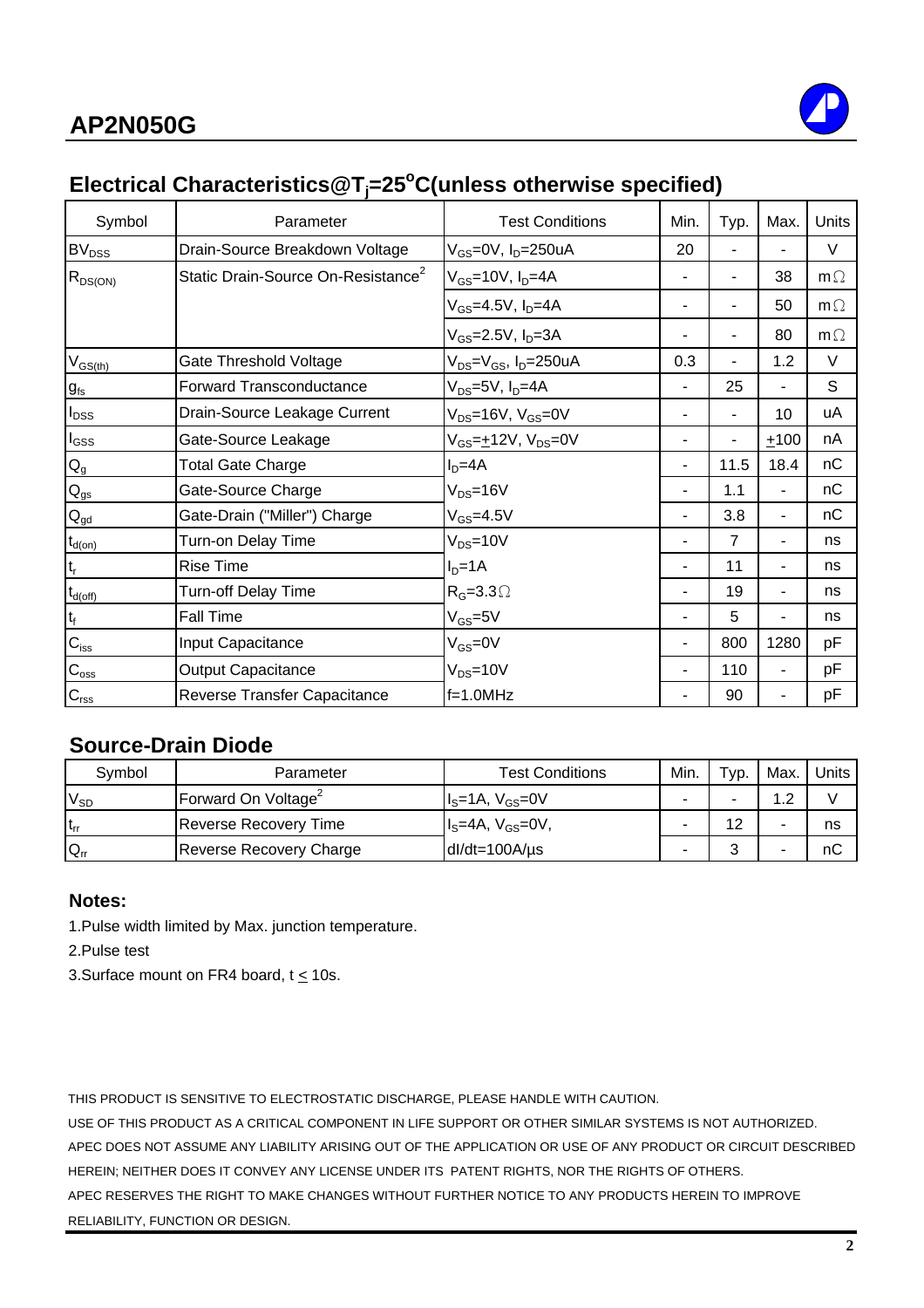



 **Fig 1. Typical Output Characteristics Fig 2. Typical Output Characteristics**



**Fig 3. On-Resistance v.s. Gate Voltage Fig 4. Normalized On-Resistance** 







 **v.s. Junction Temperature**



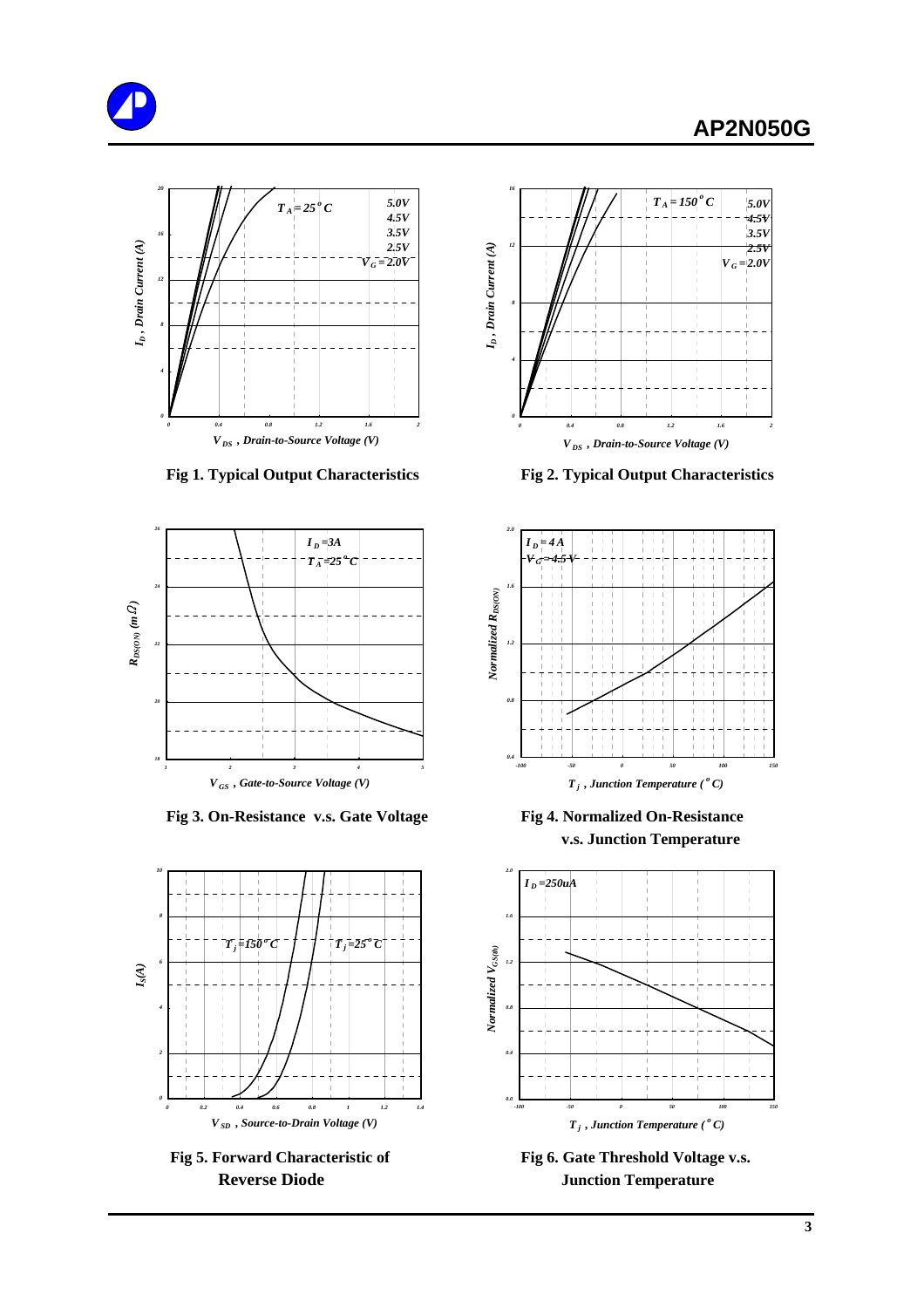#### **AP2N050G**











 **Fig 7. Gate Charge Characteristics Fig 8. Typical Capacitance Characteristics**



Fig 9. Maximum Safe Operating Area Fig 10. Effective Transient Thermal Impedance



 **Fig 11. Transfer Characteristics Fig 12. Drain Current v.s. Ambient Temperature**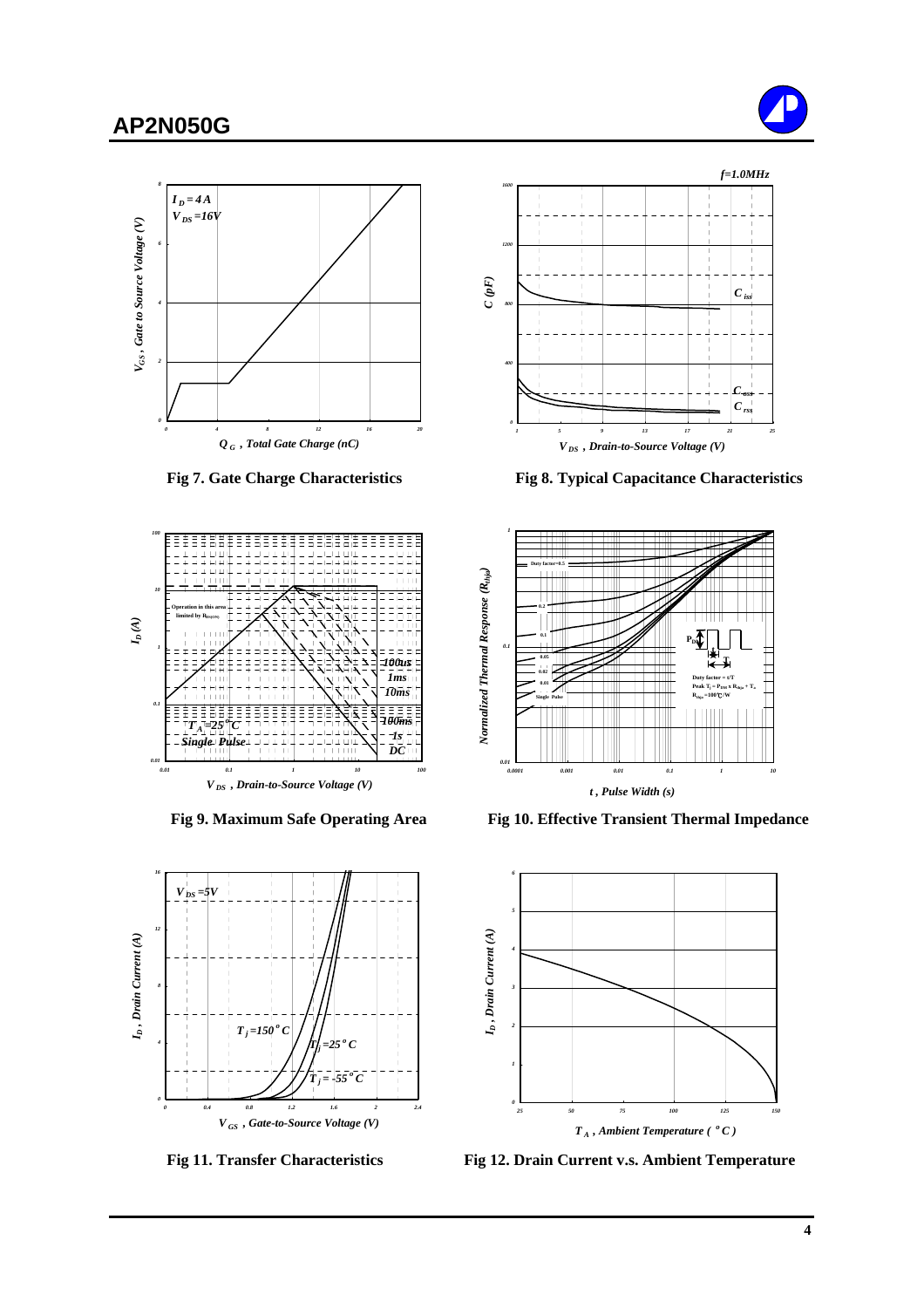





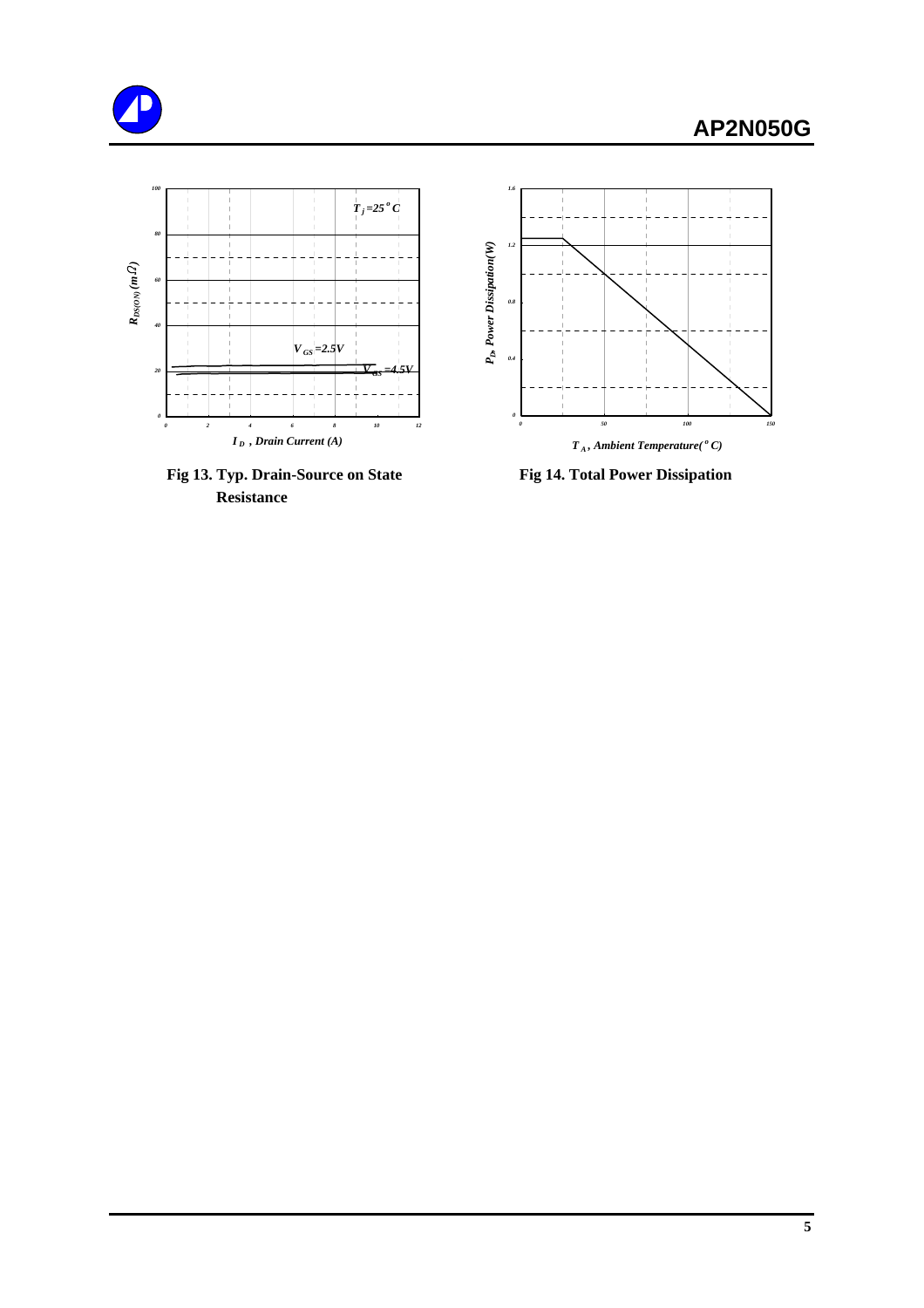# **AP2N050G MARKING INFORMATION**



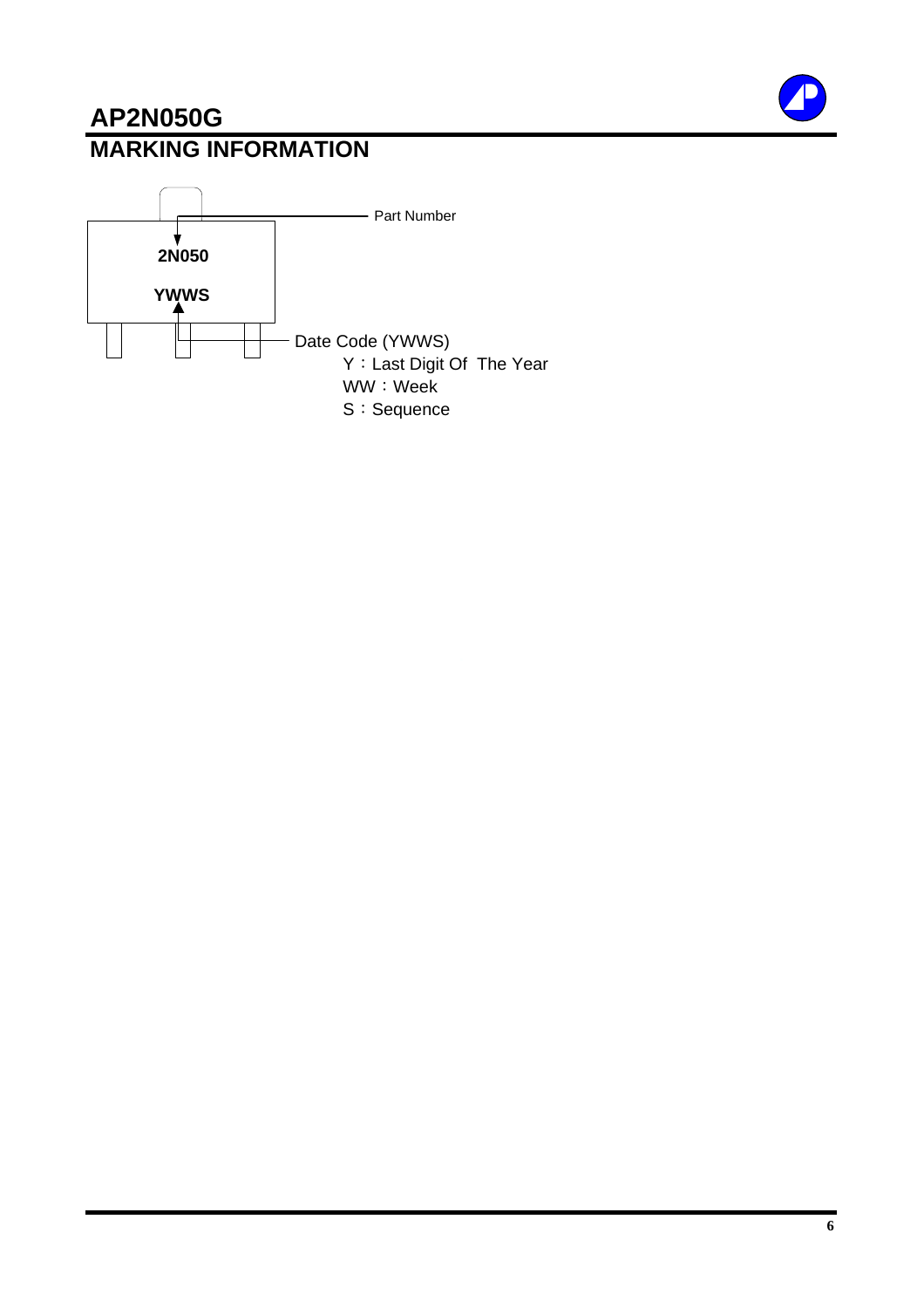

# **Package Outline & Packing : SOT-89**



|                | Millimeters |            |            |
|----------------|-------------|------------|------------|
| <b>SYMBOLS</b> | <b>MIN</b>  | <b>NOM</b> | <b>MAX</b> |
| h              | 0.30        | 0.43       | 0.55       |
| b1             | 0.40        | 0.50       | 0.60       |
| D1             | 1.40        | 1.60       | 1.80       |
| D              | 4.40        | 4.50       | 4.60       |
| E              | 2.30        | 2.45       | 2.60       |
| E1             | 3.80        | 4.05       | 4.30       |
| e              | 1.30        | 1.50       | 1.70       |
| G              | 2.80        | 3.00       | 3.20       |
| A              | 1.40        | 1.50       | 1.60       |
| C              | 0.34        | 0.39       | 0.44       |
| L              | 0.80        | 1.00       | 1.20       |

1.All Dimensions Are in Millimeters.

2.Dimension Does Not Include Mold Protrusions.